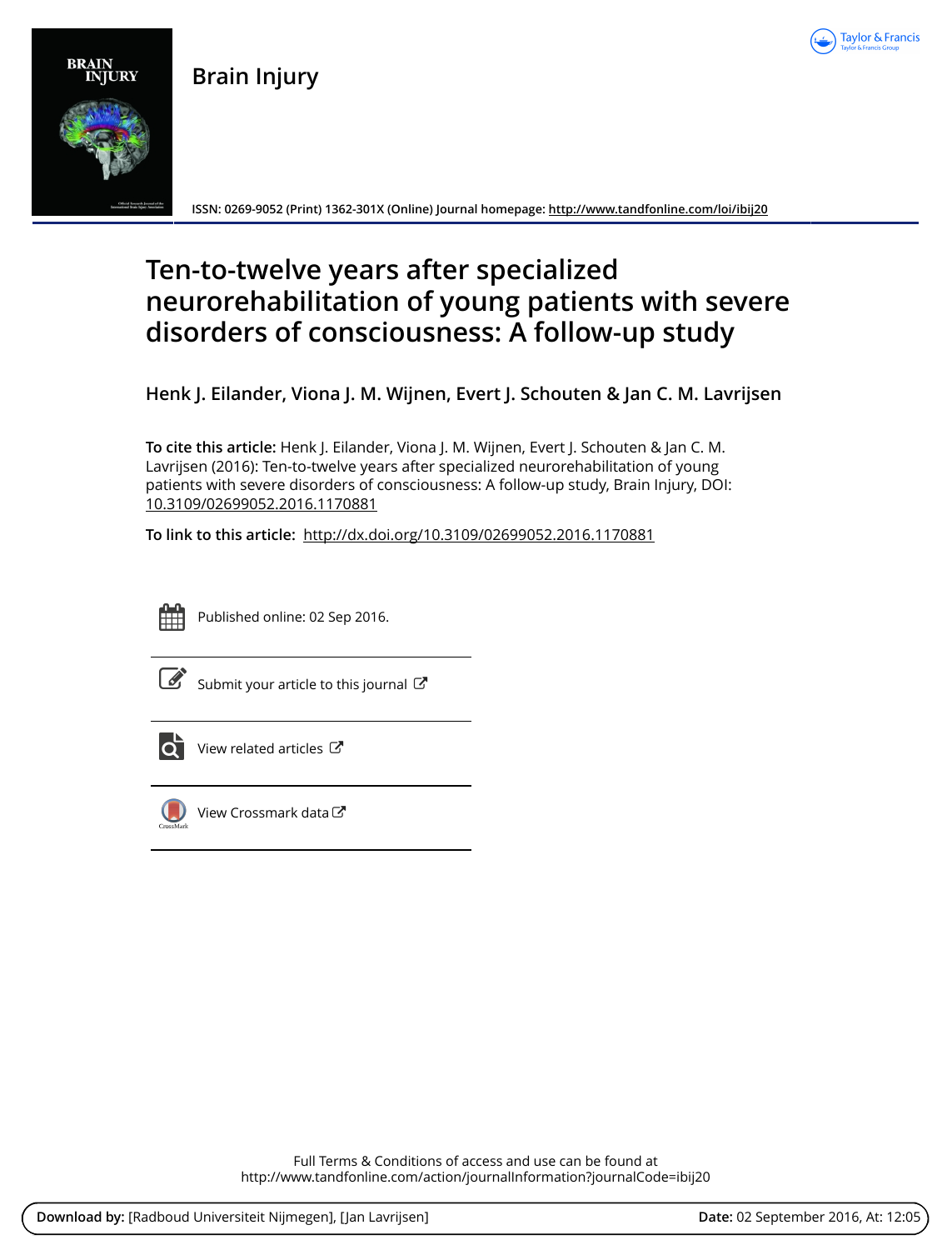Brain Inj, 2016; 00(00): 1–9 © 2016 Taylor & Francis Group, LLC. DOI: 10.3109/02699052.2016.1170881



ORIGINAL ARTICLE

**INJURY** 

**BRAIN** 

# Ten-to-twelve years after specialized neurorehabilitation of young patients with severe disorders of consciousness: A follow-up study

Henk J. Eilander $^{1,2^*}$  $^{1,2^*}$  $^{1,2^*}$  $^{1,2^*}$  $^{1,2^*}$ , Viona J. M. Wijnen $^{1,2^*}$  $^{1,2^*}$  $^{1,2^*}$  $^{1,2^*}$  $^{1,2^*}$ , Evert J. Schouten $^1$ , & Jan C. M. Lavrijsen $^2$ 

<span id="page-1-0"></span><sup>1</sup>Libra Rehabilitation Medicine and Audiology, Tilburg, The Netherlands, and <sup>2</sup>Radboud University Nijmegen Medical Centre, Department of Primary and Community Care, Nijmegen, The Netherlands

## Abstract

Objective: To explore the long-term outcome of young patients with disorders of consciousness who had received intensive neurorehabilitation.

Methods: A cross-sectional cohort study, in which the survival, level of consciousness, functional independence, mobility, communication and living situation were determined by means of a structured questionnaire. The cohort consisted of 44 children and young adults, originally either in a prolonged Vegetative State/Unresponsive Wakefulness Syndrome (VS/UWS,  $n = 33$ ) or a Minimally Conscious State (MCS,  $n = 11$ ) who had received a specialized neurorehabilitation programme 10–12 years earlier.

Results: Response rate was 72% (34/44). Eleven patients were deceased, 10 of whom were in VS/UWS or MCS at discharge from the programme. Of the remaining 23 patients, 19 were conscious. Twelve lived independently, of whom six required some household support. One conscious patient lived permanently in a long-term care facility. All other patients lived either independently or with their parents. None of the VS/UWS or MCS patients showed any functional recovery.

Conclusion: Two main long-term outcome scenarios can be recognized. Two-thirds of the participating patients who were conscious at programme discharge were able to live independently, whereas almost two-thirds of the participating patients who were in VS/UWS or MCS at discharge subsequently died.

# Introduction

The long-term outcome of patients with disorders of consciousness (DOC) caused by acute severe brain injury, particularly 5 years or more post-injury, is a largely neglected area of research. Little is known of the survival, possible changes in level of consciousness, living situation and functioning of DOC patients at longer follow-up periods. The current study focuses on the long-term outcome of young DOC patients, aged between 0–25, who had been admitted to a specialized Early Intensive Neurorehabilitation Programme (EINP) 10–12 years earlier [1]. EINP aims at the recovery of consciousness, as well as all physiological functions, in order to enhance the possibilities for further rehabilitation.

# Disorders of consciousness

Acute severe brain injury inevitably results in coma, in which the eyes are closed and no sleep–wake cycle is apparent [2].

<span id="page-1-1"></span>\*These authors contributed equally to this work.

# Keywords

Vegetative state, unresponsive wakefulness syndrome, minimally conscious state, neurorehabilitation, long-term follow-up, outcome, living situation

#### **History**

Received 12 October 2015 Revised 8 February 2016 Accepted 22 March 2016 Published online 2 September 2016

Coma typically resolves within 2–4 weeks in those who survive [3]. Coma may shift into Vegetative State (VS) [4], recently renamed into Unresponsive Wakefulness Syndrome (UWS) [5]. VS/UWS is characterized by complete absence of behavioural evidence for awareness of self and environment, with preserved capacity for spontaneous or stimulus-induced arousal. In the next phase, when some voluntary and sustained reactivity to the environment can be seen, patients are in a minimally conscious state (MCS) [6]. In MCS, consciousness is still severely altered, yet there is minimal but definite behavioural evidence of self or environmental awareness. Emergence from MCS requires the demonstration of reliable and consistent interactive communication or functional use of at least two objects. Patients who emerge from MCS may first enter a confused state, characterized by impairments in attention and anterograde amnesia [7,8].

#### Prognosis and outcome

The prognosis and outcomes of DOC patients are generally considered in terms of mortality, recovery of consciousness, and recovery of function. In 1994, the Multi-Society Task Force on Persistent Vegetative State reported high mortality rates after 1 month of VS/UWS. Age, underlying cause, injury severity, duration of coma and duration of VS/UWS

Correspondence: Jan C. M. Lavrijsen, MD, PhD, Department of Primary and Community Care, Centre for Family Medicine, Geriatric Care and Public Health, Radboud University Medical Centre, PO Box 9101, 117 ELG, 6500 HB, Nijmegen, The Netherlands. E-mail: jan.lavrijsen@radboudumc.nl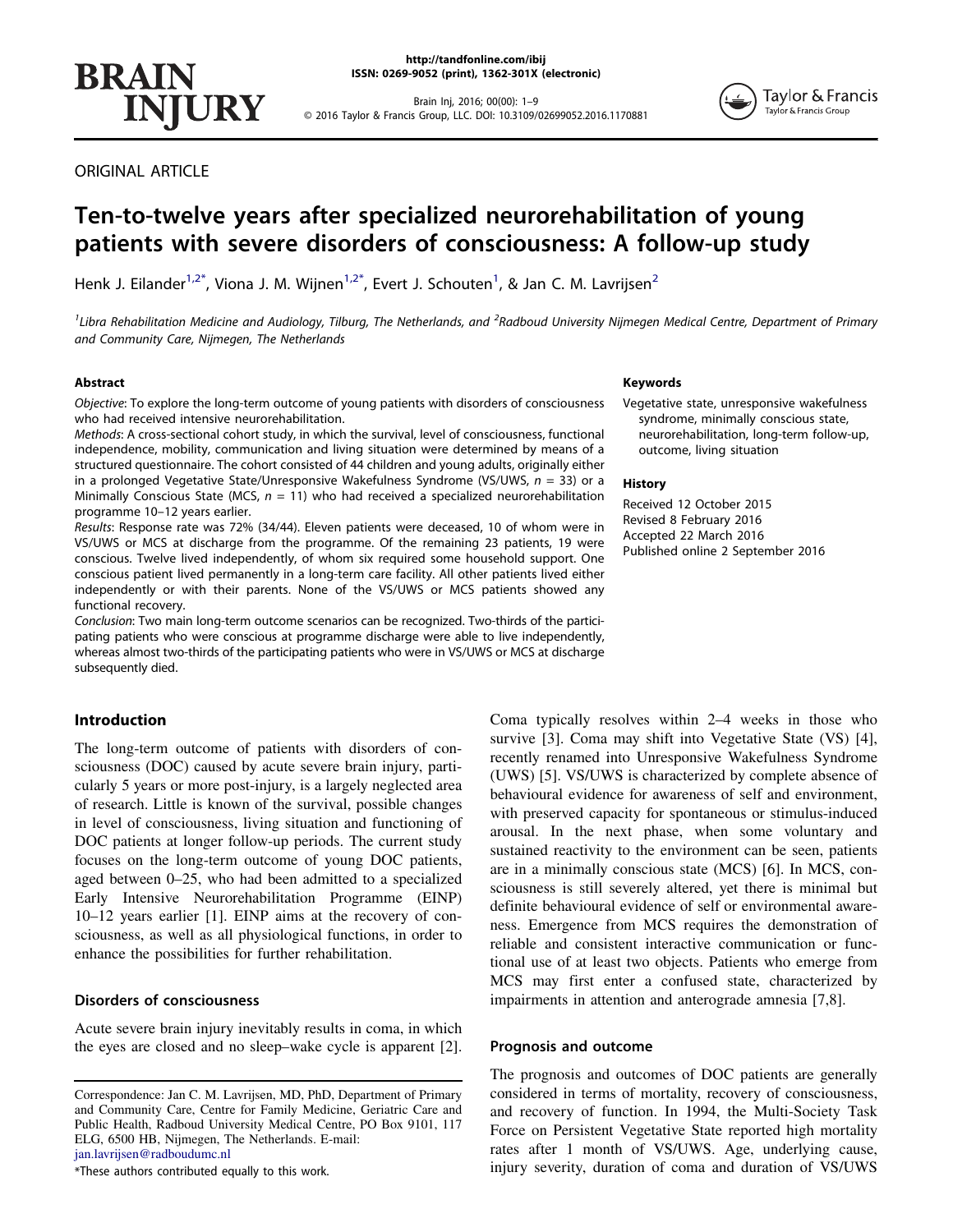influence the prognosis [9]. Chances of regaining consciousness are reported to be extremely low 1 year after traumatic brain injury (TBI) and after 3 months in non-traumatic brain injury (nTBI). Following the introduction of the MCS in 2002 [6], it has been suggested that the Multi-Society Task Force outcome figures should be revised [3,10]. Also, improvement of acute medical care [3], increasing knowledge of recovery possibilities [11] and better opportunities of neurorehabilitation [3,12–14] may contribute to changed expectancies of recovery in DOC patients.

Several studies have reported on the long-term outcome of VS/UWS and MCS (Table I). Most studies presented data between 2–5 years post-injury, only two beyond 5 years post-injury.

#### Neurorehabilitation

In the past decade, research has increasingly focused on recovery possibilities following the application of some kind of treatment programme. Garcia et al. [22] discussed various interventions for TBI based on experimental animal models. Environmental enrichment—an enlarged living environment with increased social interaction and novel stimuli, together with physical and cognitive stimulation—was found to induce various neuroplastic changes after brain injury. Recently, Seel et al. [12] described several steps and the components of a specialized early treatment programme for DOC patients, involving the admission process, acute medical management, rehabilitative treatments focusing on functional communication, recovery of consciousness, mobilization and activities, family education, discharge planning and post-discharge programmatic support. EINP does meet those components, as described earlier [1]. In the only specialized rehabilitation centre in the Netherlands, EINP was carried out for 3 months or less when patients were recovered to full consciousness. Only children and young adults up to the age of 25 are allowed to participate in EINP. In EINP the recovery progress has been monitored by an expert team of clinicians using structured assessment instruments.

The aim of the current study was to gain insight into the long-term outcomes of a cohort of young DOC patients, up to the age of 25, who were admitted to EINP 10–12 years earlier.

This study presents the survival rate of the participating group, their level of consciousness, their living situation and the global level of functioning of those who survived.

# Methods

# Participants and procedure

Possible participants were 44 patients (TBI,  $n = 32$ ; nTBI,  $n =$ 12) who were admitted to EINP between January 2001 and September 2003 [21]. Criteria for admission were: acquired brain injury, age 0–25 years, within 6 months after injury, or 3 months in case of hypoxia, and a diagnosis of VS/UWS or MCS. At admission, 75% of the patients were in VS/UWS, 25% in MCS. The patients' files were examined in order to identify those known to have died following discharge. If not known, patients or their families were contacted and informed about the follow-up study. All patients, or their legal representative, who gave permission to be contacted were sent a letter with further information about the study and they were asked for informed consent. In total, 34 patients or their representative gave consent to participate. In October 2012, a questionnaire survey was carried out. According to the local Committee on Research Involving Human Subjects, the study did not require ethical review because, in accordance with the criteria of the Dutch Medical Research Involving Human Subjects Act, no medical scientific research was involved.

# Instruments

#### The questionnaire

A questionnaire was developed, consisting of both open-ended questions and closed questions on the following issues: level of consciousness, living situation, level of mobility and level of communication. It was also asked what other treatments had been received.

The questionnaire was designed in consultation with expert clinicians and was completed either by the patients themselves or by a family member.

The participants were first asked to score the patients' current level of consciousness in one of three categories:

- (1) VS/UWS, described as: eyes are sometimes open, a sleep–wake cycle can be seen; no reactions on stimuli other than stretching or startle reflexes; sometimes emotional expression, not related to the surroundings.
- (2) MCS, described as: fluctuating reactions on stimuli or the surroundings, occasionally obeying simple commands; total dependency.
- (3) Conscious, described as: adequate reactions on simple commands; stable alertness and spontaneous reactions to the surroundings; functional understandable mutual communication is possible, sometimes with technical support; cognitive and behavioural disturbances can still be present.

The questionnaire asked whether a professional has confirmed the classification, in order to be able to verify the participants' score.

Participants' living situation was established with a single question: 'What is the current living situation?', with six possible answers: (1) lives independently; (2) lives independently with some household support; (3) lives in a family setting, is dependent of their support; (4) lives with parents because of younger age; (5) lives in a nursing home; and (6) other, to be specified.

The validity and reliability of the questionnaire was not investigated, although some parts of it (i.e. the Barthel index) are known to be valid and reliable in cases of patients with brain injury [23].

All questionnaires were anonymously processed by the second author (VW).

#### Barthel Index

To describe the level of independence on Activities of Daily Living (ADL), the Barthel Index was incorporated into the questionnaire [24]. This index covers the following domains: bowel function, bladder function, grooming, transfer, mobility, dressing, use of stairs, bathing andfeeding.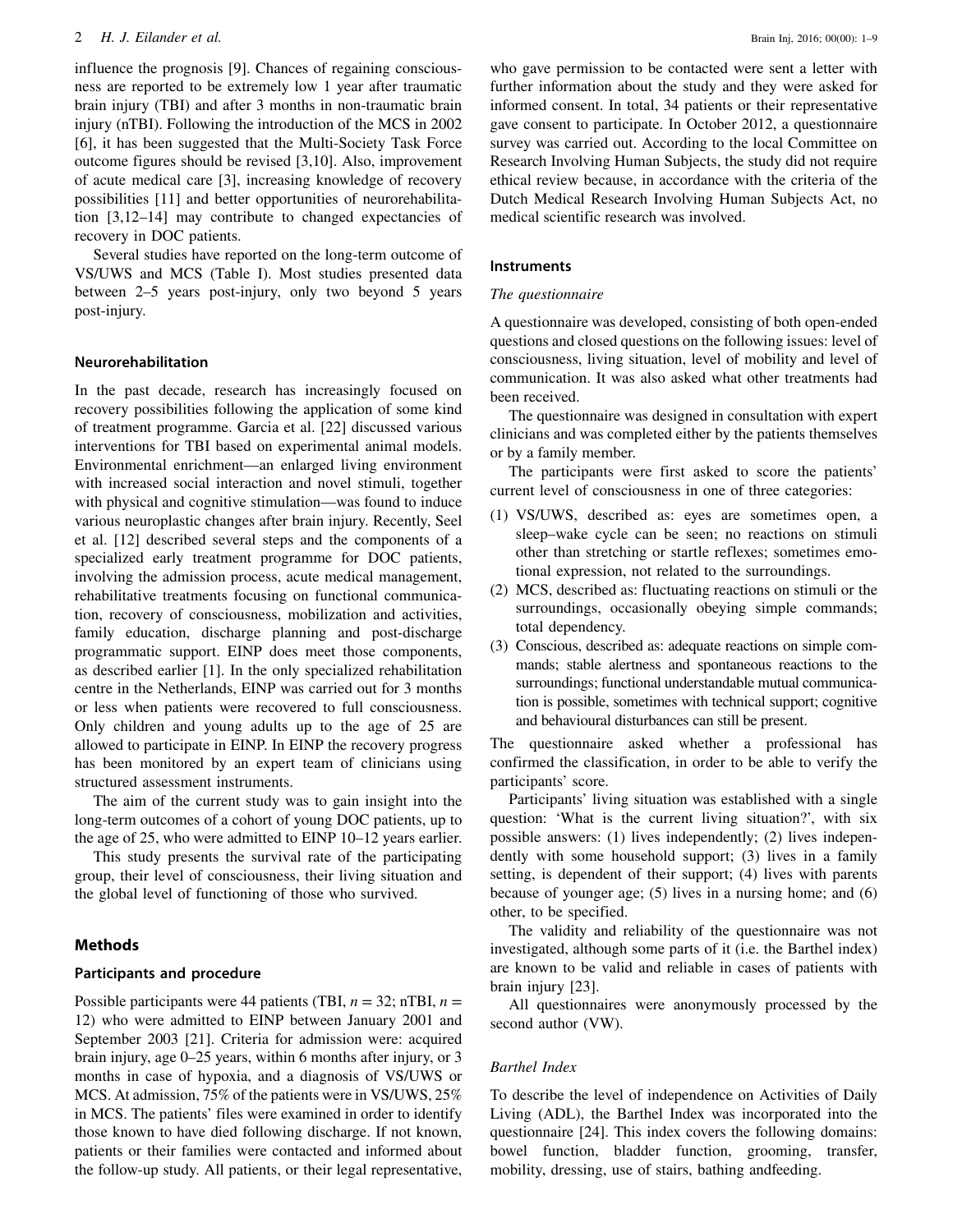| <b>Study</b>                                      | Follow-<br>фı                 | <b>Etiology</b><br>$\geq$                                                                 | Assessment Scale<br>DOC                                                                          | DOC                                                       | Age at injury              | time of Treatment<br>Rehabilitation                                                                                      | Assessment<br>outcome<br>scales                                    | Results (% deceased and<br>$%$ consciousness states)                                                                                                                                 | of surviving patients<br>Results (functional)                                                                                            | Results (social)                                                                                                                                                    |
|---------------------------------------------------|-------------------------------|-------------------------------------------------------------------------------------------|--------------------------------------------------------------------------------------------------|-----------------------------------------------------------|----------------------------|--------------------------------------------------------------------------------------------------------------------------|--------------------------------------------------------------------|--------------------------------------------------------------------------------------------------------------------------------------------------------------------------------------|------------------------------------------------------------------------------------------------------------------------------------------|---------------------------------------------------------------------------------------------------------------------------------------------------------------------|
| <i>et al.</i><br>(2005) <sup>15</sup><br>Lammi et | n<br>years<br>2 to            | ΓBI<br>$\overline{c}$                                                                     | WNSSP                                                                                            | <b>MCS</b>                                                | 37.9 (14.7) M<br>(SD)      | inpatient brain<br>rehabilitation<br>Specialized<br>program<br>mjury                                                     | DRS, FIM,<br>WNSSP,<br><b>SPRS</b>                                 | 10% deceased 10% MCS                                                                                                                                                                 | 30% severe or greater<br>50% independent on<br>ADL, 50% required<br>physical assistance;<br>supervision or<br>disability                 | relationships (remaining<br>contact with old friends<br>22% working on a part-<br>marriages: uninjured<br>time basis; 72% no<br>caregiver); 44% no<br>spouse became |
| Eilander et al.<br>$(2007)^{13}$                  | 2.4 to<br>years<br>15.7       | TBI and<br>nTBI<br>$\infty$                                                               | patients' medical<br>Class scores of<br>the PALOC-s,<br>using the<br>files                       | 49% MCS at<br>admission<br>51% VS/<br><b>CAAD</b>         | 12.6 (0.6-25) M<br>(range) | Early intensive<br>rehabilitation<br>Program<br>neuro-                                                                   | GOSE<br>DRS.                                                       | 19% of TBI and 48% of<br>$0\%$ of TBI and 29% of<br>nTBI deceased;<br>nTBI VS/UWS                                                                                                    | 51% of TBI and 14%<br>18% of TBI and 50%<br>of nTBI completely<br>of nTBI completely<br>mildly dependent;<br>independent or<br>dependent | 43% of TBI and 29 % of<br>nTBI able to participate<br>in, partly selected, work<br>and school activities                                                            |
| et al. $(2008)^{16}$<br><b>Skandsen</b>           | $3$ to $8$<br>years           | TBI<br>37                                                                                 | VS/UWs or MCS<br>medical notes in<br>three categories:<br>confused, or<br>Review of<br>oriented, | differentiated)<br>VS/UWS and<br>MCS (not                 | 33 (1-88) M<br>(range)     | Unknown                                                                                                                  | GOSE                                                               | 32% deceased;<br>8% VS/UWS                                                                                                                                                           | 24% moderately<br>52% severely<br>disabled;<br>disabled;                                                                                 | adjusted education; none<br>17% were involved in<br>79% remained at a<br>disability pension;<br>employed.                                                           |
| Katz et al.<br>(2009) <sup>17</sup>               | At 1, 2, $3$ and 4<br>years   | TBI and<br><b>nTBI</b><br>36                                                              | CRS-r                                                                                            | 69% MCS<br>31% VS/<br><b>UWS</b>                          | 38 (21)<br>M(SD)           | slow-to-recover<br>program in an<br>rehabilitation<br>brain injury<br>Specialized,<br>hospital<br>acute                  | DRS, FIM<br>CRS-r,                                                 | 8% VS/UWS                                                                                                                                                                            | 28 % achieved<br>independence<br>household                                                                                               | $14\%$ returned to work or<br>school, 11% at a full<br>level, or close to<br>premorbid level.                                                                       |
| Lucaté et al.<br>$(2010)^{18}$                    | years<br>At 5                 | $\ensuremath{\mathsf{T}}\ensuremath{\mathsf{B}}\ensuremath{\mathsf{I}}$ and<br>nTBI<br>47 | established using<br>information from<br>the medical files<br>Retrospectively                    | VS/UWS (11)<br>or MCS (36),<br>1 year after<br>coma onset | 40 (10-85)<br>M(range)     | chronic VS/UWS<br>center or long<br>rehabilitation<br>stay-hospital<br>dedicated to<br>patients in<br>Regional<br>or MCS | category for<br>MCS was<br>GOS, to<br>which a<br>specific<br>added | remained VS/UWS (both<br>$(39\%)$ deceased; $9(25\%)$<br>of the MCS patients 14<br>young anoxic patients);<br>deceased, 2 (18%)<br>Of the VS/UWS<br>patients 9 (82%)<br>remained MCS | $(36\%)$ emerged from<br>MCS with severe<br>13 patients<br>disabilities.                                                                 | assistance, 6 lived in an<br>communication skills,<br>stayed at home with<br>all but one verbal; 7<br>showed functional<br>All 13 patients<br>institution           |
| Estraneo et al.<br>$(2010)^{19}$                  | At 1, 2,<br>4 years<br>3, and | 50 TBI and<br><b>nTBI</b>                                                                 | $\frac{\rm diagnostic}{\rm criteria}^{25}$<br>Using the<br>standard                              | VSTUWS ><br>postonset<br>months                           | $51,1 \pm 9.6$<br>M(SD)    | neurorehabilitati<br>Comprehensive<br>prolonged state<br>on program to<br>consciousness<br>of disordered<br>adults in a  | CRS-r,<br>DRS                                                      | 17 (34%) VS/UWS;<br>21 (42% deceased);<br>5 (10%) MCS; 7<br>$(14\%)$ conscious                                                                                                       | All showed severe to<br>extremely severe<br>disability                                                                                   | n/a                                                                                                                                                                 |
|                                                   |                               |                                                                                           |                                                                                                  |                                                           |                            |                                                                                                                          |                                                                    |                                                                                                                                                                                      |                                                                                                                                          | (Continued)                                                                                                                                                         |

Table 1. Overview of long-term follow-up studies since 2002 of patients in prolonged (>1 month) DOC. Table 1. Overview of long-term follow-up studies since 2002 of patients in prolonged (>1 month) DOC.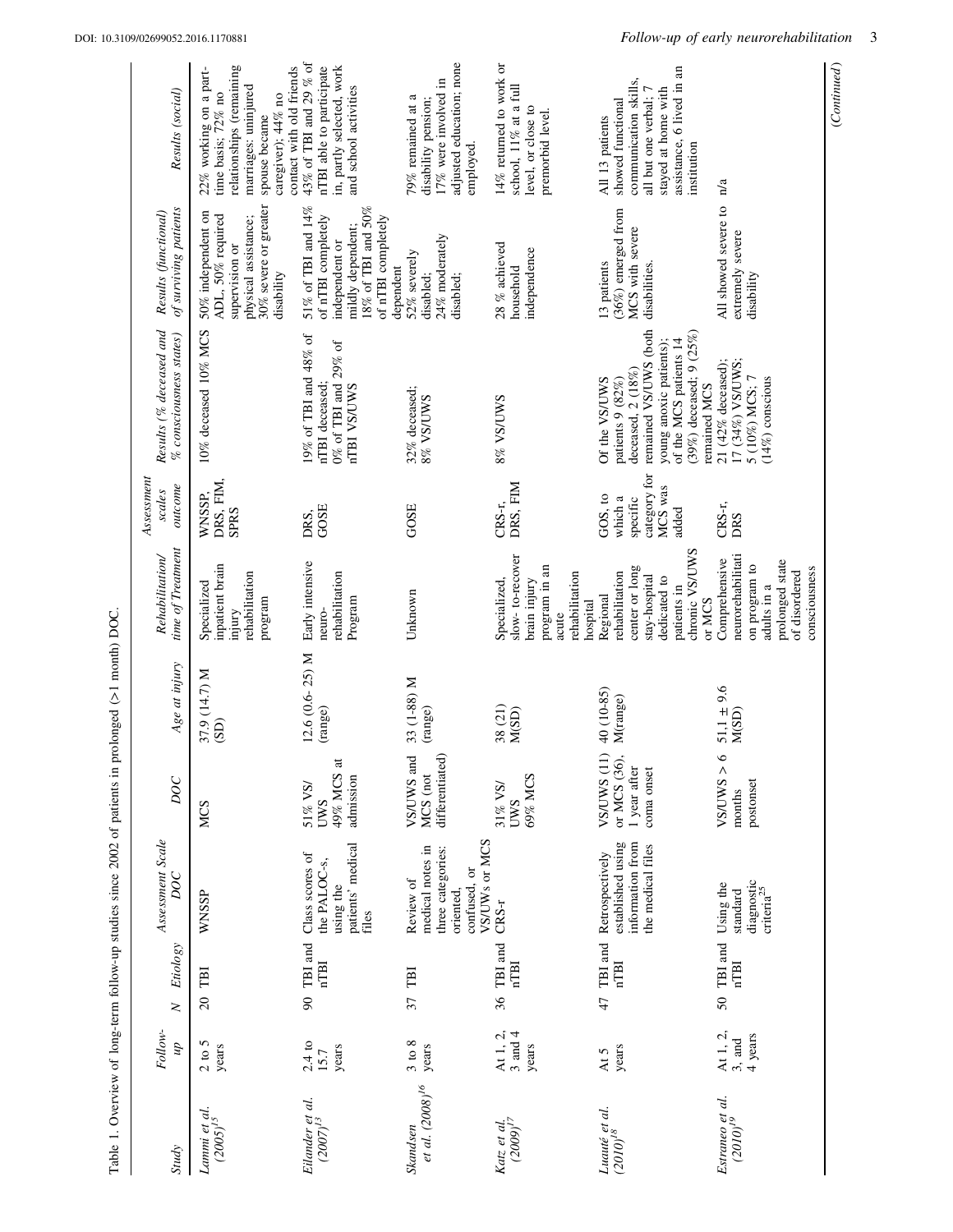| <b>Study</b>                                  | Follow-<br>$\overline{d}$   | N Etiology | Assessment Scale<br>DOC                                                                                                | DOC                                         | Age at injury              | time of Treatment<br>Rehabilitation/                                                                                                  | Assessment<br>outcome<br>scales | $%$ consciousness states) of surviving patients<br>Results (% deceased and Results (functional)           |                                                                                                                                                                                                                                           | Results (social) |
|-----------------------------------------------|-----------------------------|------------|------------------------------------------------------------------------------------------------------------------------|---------------------------------------------|----------------------------|---------------------------------------------------------------------------------------------------------------------------------------|---------------------------------|-----------------------------------------------------------------------------------------------------------|-------------------------------------------------------------------------------------------------------------------------------------------------------------------------------------------------------------------------------------------|------------------|
| et al. $(2012)^{20}$<br>Richardson<br>Nakase- | At 1, 2<br>and $5$<br>years | 128 TBI    | of 2 consecutive<br>days of command<br>following as<br>The occurrence<br>documented in<br>record review<br>the medical | conscious<br>Yes/no                         | (quartiles)<br>19/24/35    | participating in<br>the TBI Model<br>Rehabilitation<br>Programs<br>Database<br>(TBIMS)<br>Inpatient<br>National<br>Systems<br>Centers | DRS                             | years, and 74% at 5 years<br>59% regained ability to<br>follow commands at<br>year, 66% at 2<br>follow-up | n/a                                                                                                                                                                                                                                       | $\frac{1}{a}$    |
| Eilander et al.<br>$(2013)^{21}$              | $2$ to $4.4$<br>years       | 32 TBI     | PALOC-S<br>WNSSP,                                                                                                      | VS/UWS (24)<br>or MCS $(8)$ at<br>admission | 16 (1.6-25.5) M<br>(range) | Early intensive<br>rehabilitation<br>program<br>neuro-                                                                                | DRS                             | No patients in VS/UWS<br>4 patients deceased                                                              | None recovered to no n/a<br>to extremely disabled<br>to moderately severe<br>moderately disabled;<br>12 $(43%)$ recovered<br>$(11\%)$ recovered to<br>mildly to partially<br>disability level; 3<br>recovered to<br>13 (46%)<br>disabled; |                  |

Table 1. (Continued). Table 1. (Continued).

N=Number of patients; DOC=Disorders of Consciousness; SD=Standard Deviation; TBI=Traumatic Brain Injury; nTBI=non-Traumatic Brain Injury; UWS=Unresponsive Wakefulness Syndrome;<br>MCS=Minimally Conscious State; WNSSP=Western MCS=Minimally Conscious State; WNSSP=Western Neuro Sensory Stimulation Profile, PALOC-s=Post-Acute Level Of Consciousness scale; DRS=Disability Rating Scale; GOS(E)=Glasgow Outcome N=Number of patients; DOC=Disorders of Consciousness; SD=Standard Deviation; TBI=Traumatic Brain Injury; nTBI=non-Traumatic Brain Injury; UWS=Unresponsive Wakefulness Syndrome; Scale (Extended); FIM=Functional Independence Measure; SPRS=Sydney Psychosocial Reintegration Scale; CRS-r=Coma Recovery Scale revised; n/a=not-applicable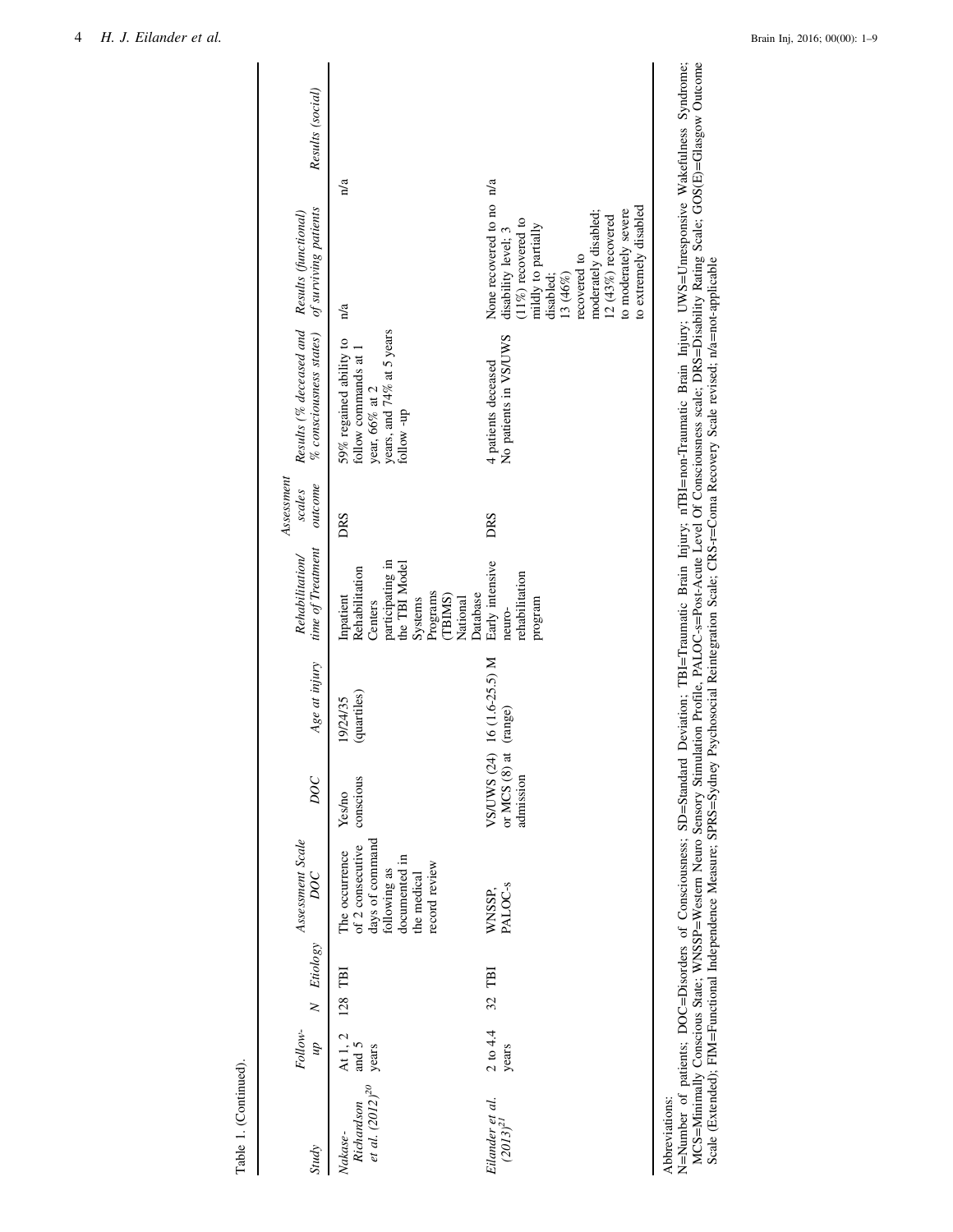# Post-Acute Level of Consciousness-scale (PALOC-s)

In the original study of the cohort, the Post-Acute Level of Consciousness scale (PALOC-s) was used to classify the DOC [25]. This scale was developed in 1998, based on the introduction of different levels of consciousness by the International Working Party on the Management of the VS [26], to evaluate the DOC in children and young adults. It differentiates eight levels of consciousness: coma, three sub-levels of VS/UWS, three sub-levels of MCS and consciousness. To be able to compare the level of consciousness of this long-term study with the scores at admission to and discharge from the treatment programme, the PALOC-s scores of the original study were reduced into four categories: coma, VS/UWS, MCS and consciousness.

In the original study, the PALOC-s was scored after administering the Western Neuro Sensory Stimulation Profile (WNSSP), that has been developed to assess cognitive function in patients with severe head injury [27].

#### Data analysis

To control for possible differences between participants and non-participants, analyses of variance in SPSS for Windows, version 20.0 (SPSS Inc., Chicago, IL) were performed on the following variables of the original cohort: age at injury, duration between injury and start of the programme, level of consciousness at the start of the programme and level of consciousness at discharge of the programme ( $p$ -value  $\lt$ 0.05). To investigate the differences concerning gender and cause of injury, Chi-square analyses were performed.

# Results

No follow-up information could be gathered from 10 patients: two patients or their relatives refused to participate and eight patients could not be traced. Statistical analyses showed no significant differences on any of the patients' characteristics between the 34 patients who participated in this long-term outcome study and the 10 who did not participate.

Of the 34 participating patients, 11 had died at follow-up, thus 23 patients or their next of kin completed the questionnaire. The questionnaire was generally completed by a family member, except for three patients completing the questionnaire themselves.

At admission to the programme, 33 out of all 44 participants were in VS/UWS and 11 were in MCS. In [Figure 1](#page-5-0), the participants' recovery patterns are displayed. At discharge, 24 patients had recovered to full consciousness, nine were in MCS and 11 were in VS/UWS. At follow-up, of the 34 participating patients, 19 were fully conscious (TBI:  $n = 18$ ), three were in MCS (TBI:  $n = 2$ ), one nTBI patient was still in VS/UWS and 11 patients were deceased (TBI:  $n = 4$ ; nTBI:  $n = 7$ ).

In two MCS patients, a professional had confirmed the level of consciousness reported by the relatives. For the other MCS patient and the patient in VS/UWS, there was no mention of a professional confirmation. Of the two patients who had emerged from MCS into full consciousness, one was confirmed by a professional.

#### Level of functioning of the conscious patients

[Figure 2](#page-6-0) presents functional outcome of the 19 conscious patients. Concerning ADL, 37% of the patients were completely independent, 21% needed minimal help, 10% were partially dependent, 10% were very dependent and 21% were completely dependent. About 58% of the patients were able to walk independently, one-quarter of them with aids. One patient (5%) was able to walk with assistance, the remaining used a wheelchair (28%) or were dependent of others for transfer (10%). Almost 75% of the patients were able to speak, 16% communicated with some aids, e.g. a speech computer, and 11% could not speak coherently. Thirty-two per cent of the patients lived independently and 32% with some household support. Only one patient lived in a long-term care facility.

Of the two patients who had recovered from MCS into full consciousness, one was totally dependent and lived with the parents. The other patient was very dependent and lived alternately with the parents and in a care facility.



<sup>1</sup>TBI=Traumatic Brain Injury: <sup>2</sup>VS/UWS=Vegetative State/Unresponsive Wakefulness Syndrome; <sup>3</sup>MCS=Minimally Conscious State; †=deceased.

<span id="page-5-0"></span>Figure 1. Flow chart of the level of consciousness of all 44 patients who were admitted to the neurorehabilitation programme between 2001–2003.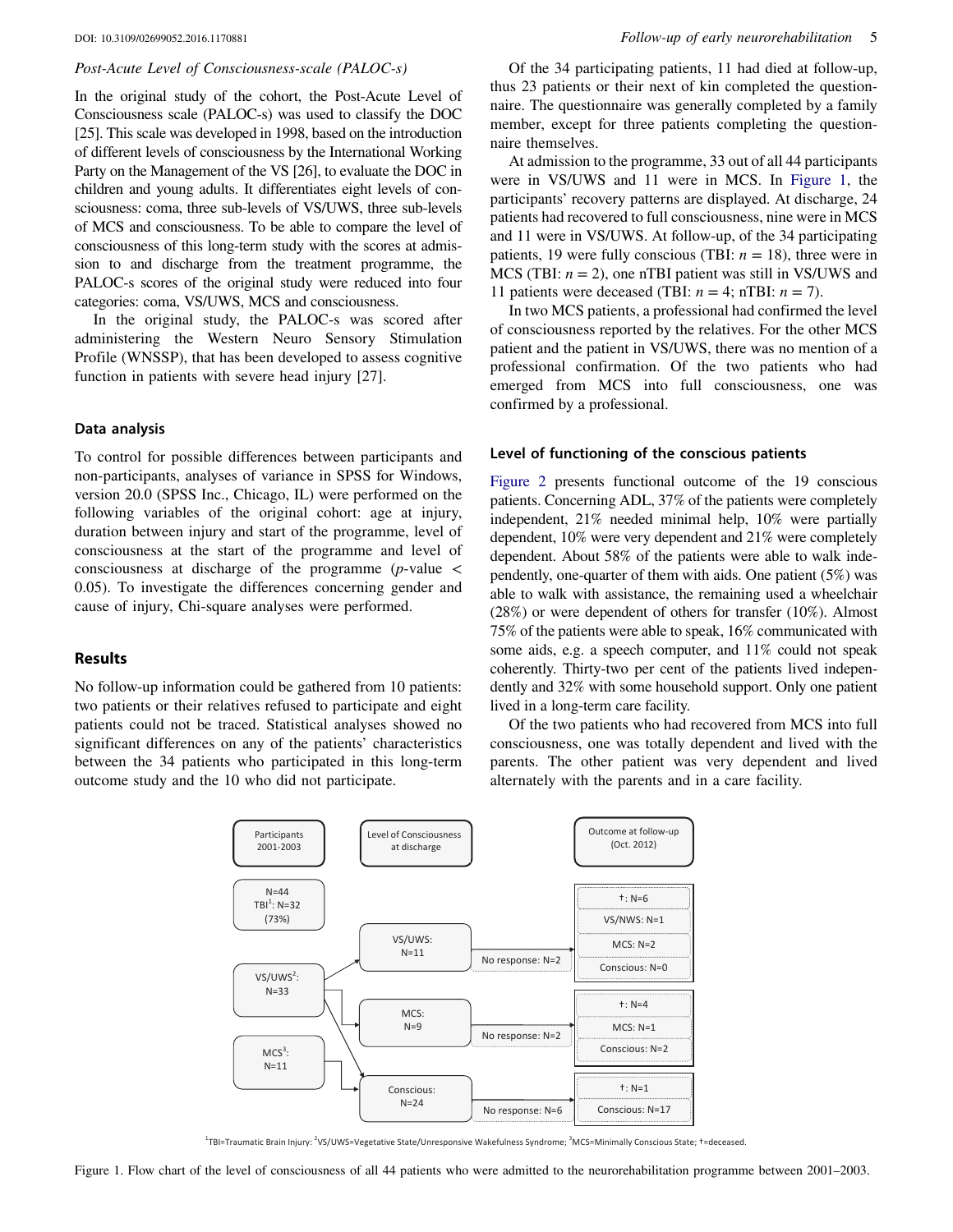

<span id="page-6-0"></span>Figure 2. Functional outcome of the conscious patients at follow-up, showing the Barthel Index level of independence on activities of daily living; level of mobility (part of the Barthel Index); level of communication; and living situation.

# VS/UWS and MCS patients

All four patients who had not recovered into full consciousness were living with their parents. The patient in VS/UWS was bedridden. The three MCS patients were transferred by wheelchair. One of the MCS patients was able to use a yes/no button occasionally.

#### Further treatments

All conscious patients had participated in regular rehabilitation programmes after EINP. None of the VS/UWS and MCS patients had undergone any regular rehabilitation other than physical therapy to prevent contractures and to give support in daily care, although some of them were involved in complementary treatments, like hyperbaric oxygen therapy or acupuncture. Eighty-seven per cent of all patients are still receiving some kind of a treatment; this generally consists of physical therapy in a low frequency. Twenty-six per cent of the patients still have speech therapy.

#### **Discussion**

This is one of the first follow-up studies that describes the outcome beyond 10–12 years post-injury of prolonged disorders of consciousness (VS/UWS or MCS) due to severe brain injury in young patients, who had previously received a specialized treatment programme (EINP) aimed at recovery of consciousness.

Two outcome patterns can be seen. First, most of the patients who had recovered to full consciousness at the end of EINP have shown further recovery, resulting in partial or even complete functional independence. Second, most (63%) of the participating patients still in VS/UWS or MCS at discharge from EINP died before the follow-up study. Four of the six VS/UWS or MCS patients who survived showed some progress in the level of consciousness; however, none of them demonstrated any functional recovery, i.e. in communication or self-care.

It can be suggested that, at the end of a specialized rehabilitation programme like EINP, the long-term outcome can be predicted: most of the conscious patients are able to live either partially or fully independent, whereas all other patients will either die within a couple of years or will be 24/7 dependent.

Although the reviewed studies presented in Table I [15,16,18–21] are not completely comparable on variables like the duration of VS/MCS, the length of time since injury or patient characteristics (e.g. adults or TBI patients only), the trend is the same as in this study: the mortality rate is high in VS/UWS, whereas in MCS a greater proportion of patients have recovered to partial or complete functional independence.

In accordance with earlier outcome studies [28], only a small proportion of nTBI patients demonstrated recovery to partial or complete functional independence (1 of 9), compared to 18 of 25 TBI patients. Mortality was also higher in nTBI patients compared to TBI patients. As has been shown earlier, no relationship was found between some other possible relevant patient factors (gender and age) and recovery [21]. In that study, only time between discharge from intensive care and start of EINP correlated significantly with the level of consciousness at the end of the programme and with the level of disability 2–5 years after injury: the sooner patients were admitted to the programme, the greater the chances for recovery. The differences in further (functional) recovery between the fully conscious patients and the VS/ UWS or MCS patients at discharge from EINP might be explained by the fact that the fully conscious patients had received further rehabilitation treatments in a rehabilitation facility [29], while most of the VS/UWS and MCS patients did not receive any further rehabilitation treatments. However, they had not shown any recovery during the specialized treatment programme. In addition, although some of them have been involved in other 'treatments' aimed at recovery, like hyperbaric oxygen therapy or acupuncture, no significant progress is seen in the level of consciousness or the functional abilities. It can be assumed that the injuries of these patients were too severe to establish any significant recovery.

Previously, a long-term (2.4–15.7 years) retrospective study was conducted by the first author (HE) with a group of patients who had received an early version of EINP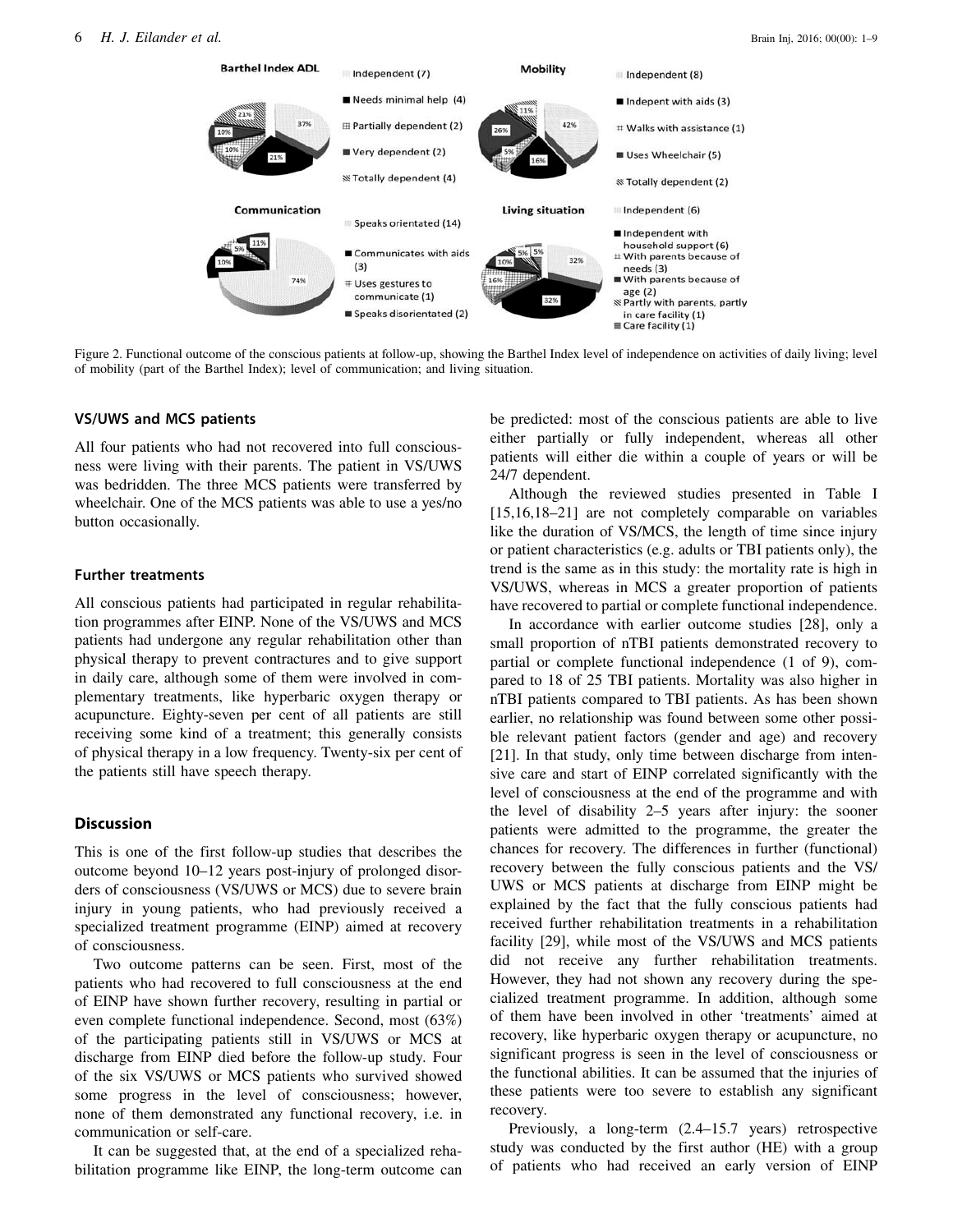between 1987–2001 [13]. Since a difference exists in the level of consciousness at admission (75% VS/UWS in the current study against 51% VS/UWS in the retrospective study) and the length of time since admission to the programme, proper comparison cannot be drawn between the groups. Nevertheless, the two main outcome patterns found in the retrospective study, with only a small proportion of the patients remaining totally or largely dependent, has been replicated in the current study.

One can conclude that a considerable number of the DOC patients, even in VS/UWS 1–6 months post-injury, can recover to a(n) (semi-)independent life in the long-term following specialized rehabilitation. As recently argued by Seel et al. [12], it can be presumed that specialized intensive multidimensional care, at least within the first 3–4 months post-injury, can contribute to recovery.

The level of functional independence in the conscious patients varies substantially. Most of them are largely or even fully independent, but some need 24/7 support. In this study, it was not possible to search for critical factors that can predict the level of recovery of independent functioning, It would be of interest to search for neurological, personal or social factors that contribute to recovery, besides the possible differences in treatments in the different phases in the hospitals and rehabilitation facilities to which the patients were admitted to.

#### Strengths and limitations

A strength of this study is the long-term follow-up—more than 10 years after injury. In this context, a response rate of 72% over such a long period of time, a period during which no regular contacts occurred, can be seen as satisfactory. This is perhaps especially so since no differences have been found in any relevant factors between participants and non-participants. In some of the other long-term studies, a smaller loss of participants has been reported, albeit over a shorter period of time (i.e. Skandsen et al. [16], Luauté et al. [18]).

The sample size may seem rather small. It is, however, comparable to other studies performed in a single facility, as can be seen in Table I. Moreover, taking into account the age of the studied cohort, this is a rather large group: to the best of the authors' knowledge no other study only includes children and young adults. Besides, a study in all major Dutch hospitals about the incidence of children and young adults up to 25 years of age with severe TBI, who were still in VS/UWS or MCS 1 month after trauma, showed that 71,4% of these children had been admitted to the specialized programme of this study [30]. Also, in 2003, Lavrijsen et al. [31] only found 32 patients in VS/UWS across all Dutch nursing homes. This is the lowest number in the world according to a recent systematic review [32]. At of these, only five patients were under the age of 30. A recent prevalence study including all Dutch care facilities confirmed the lowest prevalence of VS/ UWS [33]. Taking this context into account, the cohort involved in the current study can be regarded as a significant portion of all potential participants.

A limitation of the current study is the way in which the outcome data were collected: only by means of a questionnaire, filled in by a representative or the patient himself, without independent assessment. The advantage of this method of data collection is that the thoughts and opinions of the patients or their relatives have been described without third party interpretation. Furthermore, this method of data collection is generally less stressful than an interview or assessments. However, one cannot rule out that (some) answers are attributable to wishful thinking rather than a reflection of reality, for instance regarding the amount of help that is needed with ADL. With the limited resources available, the use of a structured questionnaire is the next best method to collect data to get a first impression about the situation such a long time, 10–12 years, post-injury. The fact that the questionnaire has not been fully validated may raise some question marks regarding the results, although the contribution of the expert clinicians in developing the questionnaire might have helped to ensure sufficient construct validity and good enough understanding by the participants to provide valid answers. Probably the main limitation in the questionnaire is the description of the levels of consciousness. It was chosen not to fully use the diagnostic guidelines, as formulated by Giacino and Kalmar [34], but instead to limit the descriptions to clearly observable and indisputable behavior, e.g. fixating and following with the eyes are not used, to avoid positive interpretations by relatives. This could have led to misdiagnosis of MCS patients as VS/UWS. Another, related, limitation is the fact that the level of consciousness was confirmed by a professional in only half the VS/UWS and MCS patients (three confirmed out of six). However, given the small numbers, this flaw in the follow-up study does not impact the main results regarding the outcomes of the conscious patients.

The aim of this study was to gain a first global insight in the long-term outcome of unconscious patients who previously were treated with a specialized early neurorehabilitation programme aimed at recovery of consciousness. In further studies it is important to search for more detailed information in order to get more insight in cognitive and functional possibilities and difficulties of the former DOC-patients and the perceived quality-of-life. This will contribute to making adequate long-term prognoses.

#### Conclusions and recommendations

This study suggests that the level of consciousness in young patients in prolonged DOC can predict the long-term outcome, after they had received an early intensive neurorehabilitation programme. Fully conscious patients at discharge seem to have reasonable opportunities for further recovery of the level of functioning, most of them ultimately living and participating in the community. On the other hand, two-thirds of the VS/UWS patients and more than half of the MCS patients died within 10 years, while those who survive probably do not show any recovery in their level of functioning. This knowledge may help care providers to inform and advise family members during an intensive and uncertain period post-injury and to make decisions about the most appropriate treatment options.

In order to gain more insight into long-term outcomes, recovery processes and treatment possibilities, future research is recommended that tracks DOC patients regularly over time following their completion of similar, specialized, treatment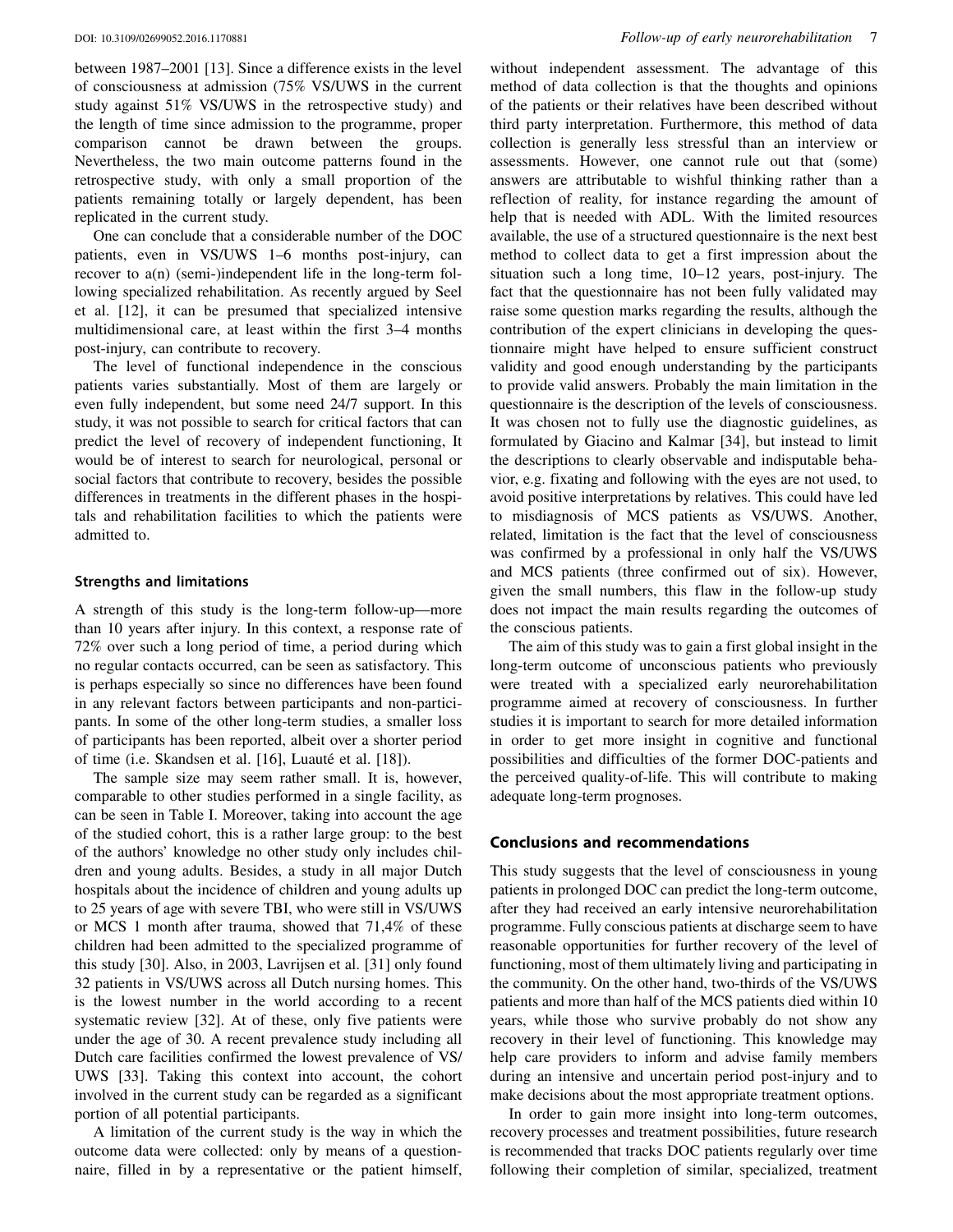#### 8 H. J. Eilander et al. **Brain Inj, 2016; 00(00):** 1–9

programmes. The current lack of knowledge and misdiagnosis in clinical practice, published recently as 39% in the Netherlands [33], can be resolved by systematic assessing patients quantitatively and qualitatively with valid measures by specialized professionals on all relevant aspects, such as level of consciousness, functional skills, cognitive skills, social participation and perceived quality-of-life. This can be done, for instance, by using a specific International Classification of Functioning (ICF) checklist for patients with disorders of consciousness (ICF-DOC) [35], as recently has been done by Willems et al. [36], together with reliable diagnostic tools like the Coma Recovery Scale-revised [37] and/or the WNSSP [27]. This study underlines the importance of very long-term outcome studies for gaining insight into different outcome patterns, different scenarios for patient treatment and different options for family counselling, in young patients with disorders of consciousness.

#### Note

As part of the study, a documentary has been made in which three of the patients and/or their relatives have been interviewed to show the progress they have made (or the lack of it) and to show the possibilities and difficulties of their situation. The documentary can be seen on: <http://www.libranet.nl/vin>.

# Acknowledgements

We thank all participants in this study for their efforts, Rehabilitation Centre Leijpark and the Department of Primary and Community Care of the Radboud University for facilitating the study, as well as Dr. Stephen Walsh for language editing the text.

# Declaration of interest

The authors report no conflicts of interest. The authors alone are responsible for the content and writing of the paper.

#### References

- 1. Eilander HJ, Wijnen VJM, Scheirs JGM, de Kort PLM, Prevo AJH. Children and young adults in a prolonged unconscious state due to severe brain injury: outcome after an early intensive neurorehabilitation programme. Brain Injury 2005;19:425–436.
- 2. Plum F, Posner JB. The diagnosis of stupor and coma. 3rd ed. Philadelphia (PA): F.A. Davis Company; 1980.
- 3. Giacino JT, Katz DI, Whyte J. Neurorehabilitation in disorders of consciousness. Seminars in Neurology 2013;33:142–156.
- 4. Jennett B, Plum F. Persistent vegetative state after brain damage. A syndrome in search of a name. Lancet 1972;7753:734–737.
- 5. Laureys S, Celesia GG, Cohadon F, Lavrijsen JCM, Leon-Carrion J, Sannita WG, Sazbon L, Schmutzhard E, von Wild KR, Zeman A, Dolce G. Unresponsive wakefulness syndrome: a new name for the vegetative state or apallic syndrome. BMC Medicine 2010;8:68.
- 6. Giacino JT, Ashwal SC,Childs N, Cranford R, Jennett B, Katz D, Kelly JP, Rosenberg JH, Whyte J, Zafonte R, Zasler ND. The minimally conscious state. Definition and diagnostic criteria. Neurology 2002;58:349–353.
- 7. Povlishock JT, Katz DI. Update of neuropathology and neurological recovery after traumatic brain injury. Journal of Head Trauma Rehabilitation 2005;20:76–94.
- Giacino JT, Fins JJ, Laureys S, Schiff ND. Disorders of consciousness after acquired brain injury: the state of the science. Nature Reviews Neurology 2014;10:99–114.
- 9. Multi-Society Task Force on Persistent Vegetative State. Medical aspects of the persistent vegetative state (second of two parts). New England Journal of Medicine 1994b;330:1572–1579.
- 10. Young GB, Owen AM. Predictors of recovery of responsiveness in prolonged anoxic vegetative state. Neurology 2013;81:1274.
- 11. Demertzi A, Schnakers C, Soddu A, Bruno MA, Gosseries O, Vanhaudenhuyse A, Laureys S. Neural plasticity lessons from disorders of consciousness. Frontiers in Psychology 2010;1:245.
- 12. Seel RT, Douglas J, Dennison AC, Heaner S, Farris K, Rogers C. Specialized early treatment for persons with disorders of consciousness: program components and outcomes. Archives of Physical Medicine and Rehabilitation 2013;94:1908–1923.
- 13. Eilander HJ, Timmerman RBW, Scheirs JGM, van Heugten CM, de Kort PLM, Prevo AJH. Children and young adults in a prolonged unconscious state after severe brain injury: long-term functional outcome as measured by the DRS and the GOSE after early intensive neurorehabilitation. Brain Injury 2007;21:53–61.
- 14. Sörbo A, Rydenhag B, Sunnerhagen KS, Blomqvist M, Svensson S, Emanuelson I. Outcome after severe brain damage, what makes the difference? Brain Injury 2005;19:493–503.
- 15. Lammi MH, Smith VH, Tate RL, Taylor CM. The minimally conscious state and recovery potential: a follow-up study 2 to 5 years after traumatic brain injury. Archives of Physical Medicine and Rehabilitation 2005;86:746–754.
- 16. Skandsen T, Ivar Lund T, Fredriksli O, Vik A. Global outcome, productivity and epilepsy 3–8 years after severe head injury. The impact of injury severity. Clinical Rehabilitation 2008;22:653–662.
- 17. Katz DI, Polyak M, Coughlan D, Nichols M, Roche A. Natural history of recovery from brain injury after prolonged disorders of consciousness: outcome of patients admitted to inpatient rehabilitation with 1-4 year follow-up. Progress in Brain Research 2009;177:73–88.
- 18. Luauté J, Maucort-Boulch D, Tell L, Quelard F, Sarraf T, Iwaz J, Boisson D, Fischer C. Long-term outcomes of chronic minimally conscious and vegetative states. Neurology 2010;75:246–252.
- 19. Estraneo A, Moretta P, Loreto V, Lanzillo B, Santoro L, Trojano L. Late recovery after traumatic, anoxic, or hemorrhagic long-lasting vegetative state. Neurology 2010;75:239–245.
- 20. Nakase-Richardson R, Whyte J, Giacino JT, Pavawalla S, Barnett SD, Yablon SA, Sherer M, Kalmar K, Hammond FM, Greenwald B, Horn LJ, Seel R, McCarthy M, Tran J, Walker WC. Longitudinal outcome of patients with disordered consciousness in the NIDRR TBI Model Systems Programs. Journal of Neurotrauma 2012;29:59–65.
- 21. Eilander HJ, van Heugten CM, Wijnen VJ, Croon MA, de Kort PL, Bosch DA, Prevo AJ. Course of recovery and prediction of outcome in young patients in a prolonged vegetative or minimally conscious state after severe brain injury: an exploratory study. Journal of Pediatric Rehabilitation Medicine 2013;6:73–83.
- 22. Garcia AN, Shah MA, Dixon CE, Wagner AK, Kline AE. Biologic and plastic effects of experimental traumatic brain injury treatment paradigms and their relevance to clinical rehabilitation. Physical Medicine & Rehabilitation 2011;3:S18–27.
- 23. Andruszkow H, Deniz E, Urner J, Probst C, Grun O, Lohse R, Frink M, Krettek C, Zeckey C, Hildebrand F. Physical and psychological long-term outcome after traumatic brain injury in children and adult patients. Health and Quality of Life Outcomes 2014;12:26.
- 24. Mahoney FI, Barthel DW. Functional Evaluation: The Barthel Index. Maryland State Medical Journal 1965;14:61–65.
- 25. Eilander HJ, van de Wiel M, Wijers M, van Heugten CM, Buljevac D, Lavrijsen JCM, Hoenderdaal PL, de Letter-van der Heide L, Wijnen VJM, Scheirs JG, de Kort PL, Prevo AJ. The reliability and validity of the PALOC-s: a post-acute level of consciousness scale for assessment of young patients with prolonged disturbed consciousness after brain injury. Neuropsychological Rehabilittion 2009;19:1–27.
- 26. Andrews K. International Working Party on the Management of the Vegetative State: summary report. Brain Injury 1996;10:797–806.
- 27. Ansell BJ, Keenan JE, de la Rocha O. Western Neuro Sensory Stimulation Profile; a tool for assessing slow-to-recover headinjured patients. Tustin, (CA): Western Neuro Care Centre; 1989.
- 28. Whyte J, Gosseries O, Chervoneva I, DiPasquale MC, Giacino J, Kalmar K, Katz DI, Novak P, Long D, Childs N, Mercer W, Maurer P, Eifert B. Predictors of short-term outcome in brain-